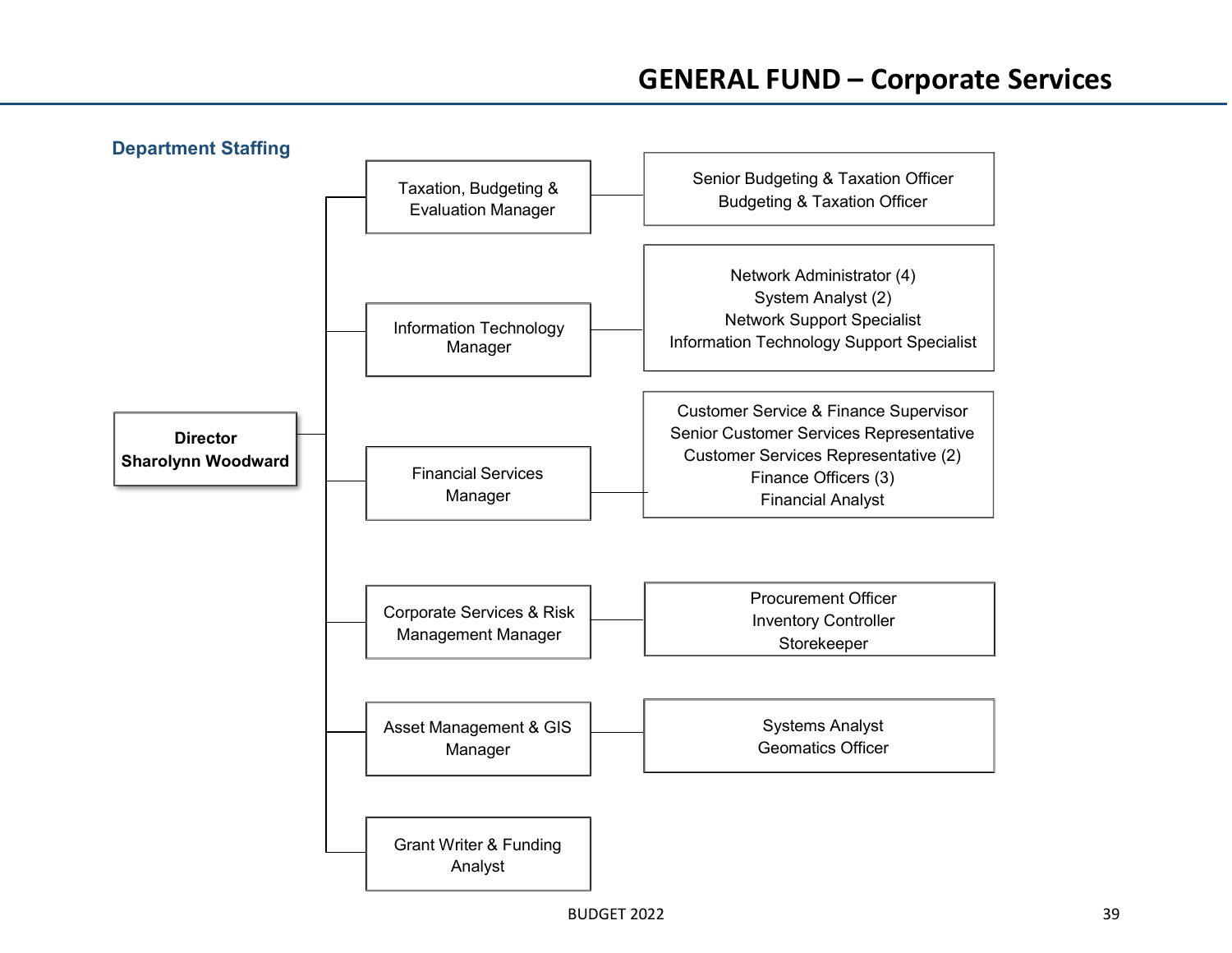# **Staffing Summary**

| <b>Staffing Summary</b>              | 2020   | 2021          | 2021            | 2022          | 2023          | 2024          |               |
|--------------------------------------|--------|---------------|-----------------|---------------|---------------|---------------|---------------|
|                                      | Actual | <b>Budget</b> | <b>Forecast</b> | <b>Budget</b> | <b>Budget</b> | <b>Budget</b> | <b>Note</b>   |
|                                      |        |               |                 |               |               |               |               |
| Directorate                          | 7.00   | 7.00          | 7.00            | 7.00          | 7.00          | 7.00          |               |
| <b>Taxation &amp; Budgeting</b>      | 2.00   | 2.00          | 2.00            | 2.00          | 2.00          | 2.00          |               |
| <b>Financial Services</b>            | 8.40   | 8.41          | 8.41            | 8.41          | 8.41          | 8.41          |               |
| Corporate Services & Risk Management | 3.00   | 3.00          | 3.00            | 3.00          | 3.00          | 3.00          |               |
| Information Technology               | 10.00  | 8.00          | 8.00            | 8.00          | 8.00          | 8.00          | (1)           |
| Asset Management & GIS               | 0.00   | 2.00          | 2.00            | 3.00          | 3.00          | 3.00          | $(1)$ & $(2)$ |
|                                      | 30.40  | 30.41         | 30.41           | 31.41         | 31.41         | 31.41         |               |
|                                      |        |               |                 |               |               |               |               |
| Permanent                            | 29.00  | 29.00         | 29.00           | 29.00         | 29.00         | 29.00         |               |
| Part-time/Casual/Term                | 1.40   | 1.41          | 1.41            | 2.41          | 2.41          | 2.41          | (2)           |
|                                      | 30.40  | 30.41         | 30.41           | 31.41         | 31.41         | 31.41         |               |
|                                      |        |               |                 |               |               |               |               |

### **Note:**

- (1) In 2021 the two geographic information systems positions were transferred from the Information Technology Division to the Asset Management and Geographic Information Systems Division.
- (2) A four-year term Asset Management Coordinator position is recommended beginning in mid-2022, to be funded from the Capital Fund.

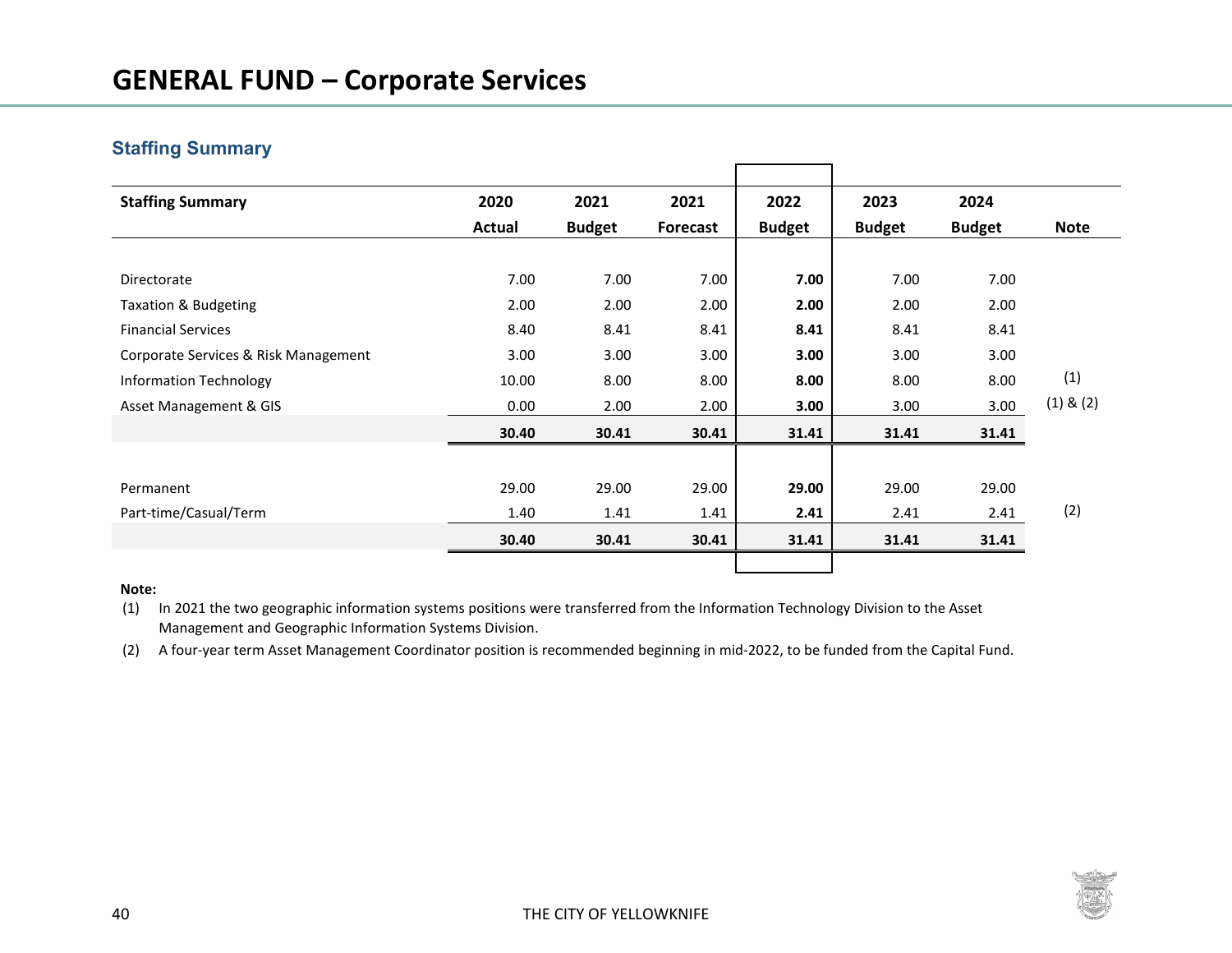## **CORPORATE SERVICES DEPARTMENT**

The Corporate Services Department is responsible for six main service areas: Information Technology; Financial Services; Taxation, Budgeting and Evaluation; Corporate Services and Risk Management; Asset Management and GIS; and Grant Writing. The

Managers who lead each of these divisions report to the Director, who sets the course for the department and serves on the senior leadership team.

| <b>Corporate Services Budget</b>        | 2020           | 2021          | 2021            | 2022          | 2023          | 2024          |             |
|-----------------------------------------|----------------|---------------|-----------------|---------------|---------------|---------------|-------------|
|                                         | <b>Actuals</b> | <b>Budget</b> | <b>Forecast</b> | <b>Budget</b> | <b>Budget</b> | <b>Budget</b> |             |
|                                         | (5000's)       | (5000's)      | (5000's)        | (5000's)      | (5000's)      | (5000's)      | <b>Note</b> |
| Revenue                                 |                |               |                 |               |               |               |             |
| Grants                                  | 125            | 125           | 221             | 125           | 125           | 125           |             |
| <b>User Charges</b>                     | 504            | 575           | 536             | 675           | 675           | 675           |             |
| <b>Total Revenue</b>                    | 629            | 700           | 757             | 800           | 800           | 800           |             |
|                                         |                |               |                 |               |               |               |             |
| <b>Expenditures (By Division)</b>       |                |               |                 |               |               |               |             |
| Directorate                             | 1,150          | 1,413         | 1,413           | 1,450         | 1,492         | 1,534         |             |
| <b>Taxation &amp; Budgeting</b>         | 474            | 507           | 515             | 547           | 554           | 562           |             |
| <b>Financial Services</b>               | 824            | 957           | 933             | 991           | 1,006         | 1,029         |             |
| Corporate Services & Risk Management    | 1,318          | 1,400         | 1,387           | 1,473         | 1,432         | 1,443         |             |
| <b>Information Technology</b>           | 2,380          | 2,525         | 2,478           | 2,688         | 2,714         | 2,792         |             |
| Asset Management & GIS                  | 4              | 328           | 322             | 343           | 354           | 379           |             |
| <b>Total Expenditures (By Division)</b> | 6,150          | 7,130         | 7,048           | 7,492         | 7,552         | 7,739         |             |
| <b>Net Revenue (Expenditures)</b>       | (5, 521)       | (6, 430)      | (6, 291)        | (6,692)       | (6, 752)      | (6,939)       |             |
|                                         |                |               |                 |               |               |               |             |
| <b>Expenditure (by Object)</b>          |                |               |                 |               |               |               |             |
| Wages & Benefits                        | 3,756          | 4,120         | 4,116           | 4,265         | 4,364         | 4,479         |             |
| <b>General Services</b>                 | 558            | 898           | 863             | 978           | 968           | 1,007         |             |
| Materials                               | 344            | 388           | 374             | 515           | 473           | 481           |             |
| Maintenance                             | 721            | 901           | 876             | 907           | 920           | 945           |             |
| Vehicle - O&M                           | 3              | 4             | $\overline{7}$  | 8             | 8             | 8             |             |
| Insurance                               | 768            | 819           | 812             | 819           | 819           | 819           |             |
| <b>Total Expenditures (By Object)</b>   | 6,150          | 7,130         | 7,048           | 7,492         | 7,552         | 7,739         |             |
|                                         |                |               |                 |               |               |               |             |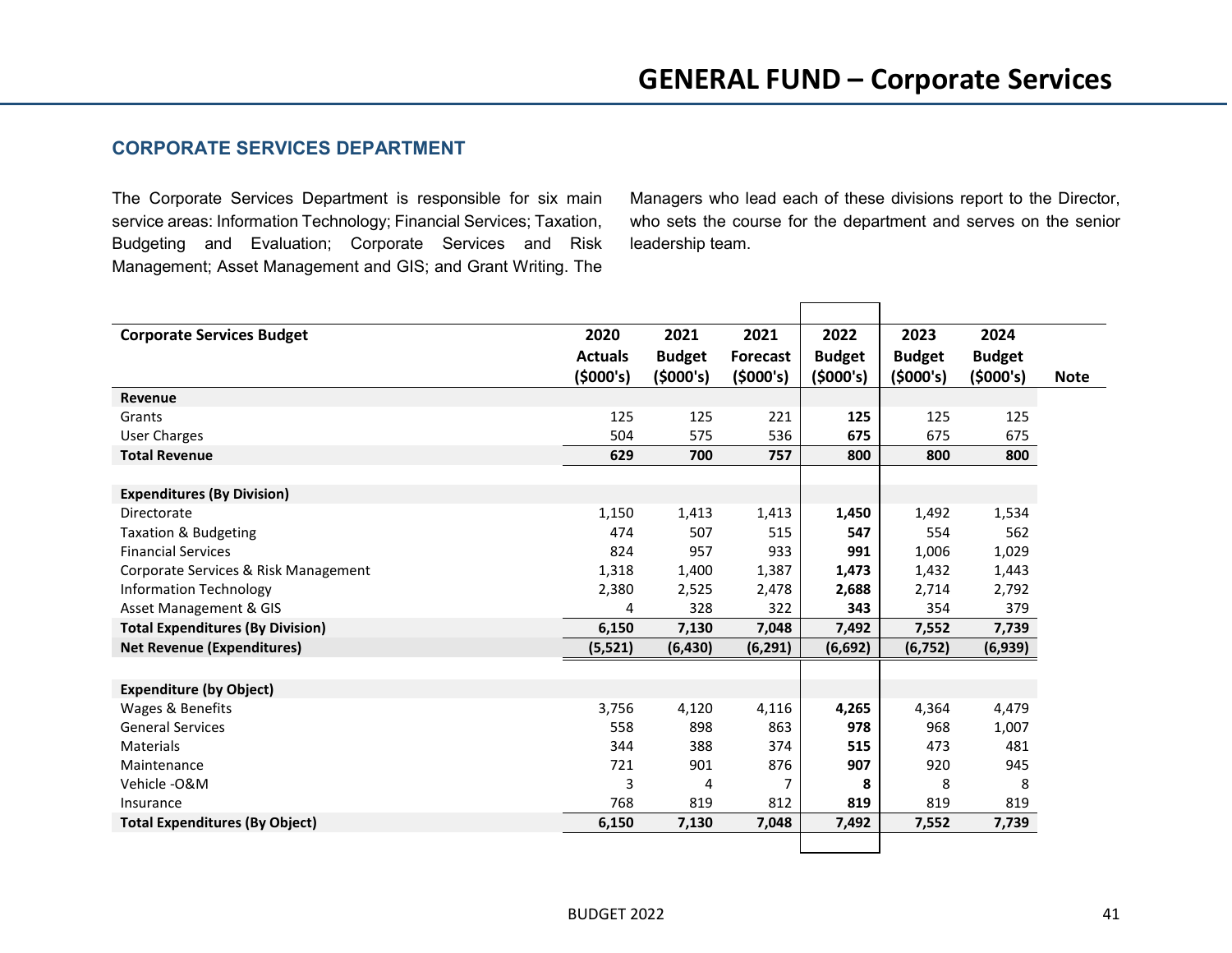# **GENERAL FUND – Corporate Services**

| <b>Corporate Services Directorate Budget</b> | 2020           | 2021           | 2021                     | 2022           | 2023                     | 2024          |             |
|----------------------------------------------|----------------|----------------|--------------------------|----------------|--------------------------|---------------|-------------|
|                                              | <b>Actuals</b> | <b>Budget</b>  | <b>Forecast</b>          | <b>Budget</b>  | <b>Budget</b>            | <b>Budget</b> |             |
|                                              | (5000's)       | (5000's)       | (5000's)                 | (5000's)       | (5000's)                 | (5000's)      | <b>Note</b> |
| Revenue                                      |                |                |                          |                |                          |               |             |
| <b>Total Revenue</b>                         | $\blacksquare$ | $\blacksquare$ | $\overline{\phantom{a}}$ | $\blacksquare$ | $\overline{\phantom{a}}$ |               |             |
|                                              |                |                |                          |                |                          |               |             |
| <b>Expenditures (by Activity)</b>            |                |                |                          |                |                          |               |             |
| Administrative                               | 172            | 212            | 212                      | 217            | 223                      | 229           |             |
| Funding & Reporting                          | 115            | 141            | 142                      | 145            | 150                      | 153           |             |
| Long Term Planning & Priority Setting        | 344            | 424            | 424                      | 435            | 448                      | 460           |             |
| Public Inquiry & Communication               | 115            | 141            | 142                      | 145            | 150                      | 153           |             |
| Team Leadership                              | 115            | 141            | 142                      | 145            | 150                      | 153           |             |
| Legislation & Governance                     | 289            | 354            | 351                      | 363            | 371                      | 386           |             |
| <b>Total Expenditures (By Activity)</b>      | 1,150          | 1,413          | 1,413                    | 1,450          | 1,492                    | 1,534         |             |
| <b>Net Revenue (Expenditures)</b>            | (1, 150)       | (1, 413)       | (1, 413)                 | (1, 450)       | (1, 492)                 | (1,534)       |             |
|                                              |                |                |                          |                |                          |               |             |
| <b>Expenditures (By Object)</b>              |                |                |                          |                |                          |               |             |
| Wages & Benefits                             | 1,081          | 1,246          | 1,246                    | 1,283          | 1,318                    | 1,354         | (1)         |
| <b>General Services</b>                      | 69             | 162            | 162                      | 162            | 169                      | 175           |             |
| <b>Materials</b>                             |                | 5              | 5                        | 5              | 5                        | 5             |             |
| <b>Total Expenditures (By Object)</b>        | 1,150          | 1,413          | 1,413                    | 1,450          | 1,492                    | 1,534         |             |
|                                              |                |                |                          |                |                          |               |             |

### **Note:**

(1) A five-year term Asset Management Manager position was added and funded by the Capital Fund in 2020. This position is funded by the General Fund, stating in 2021.

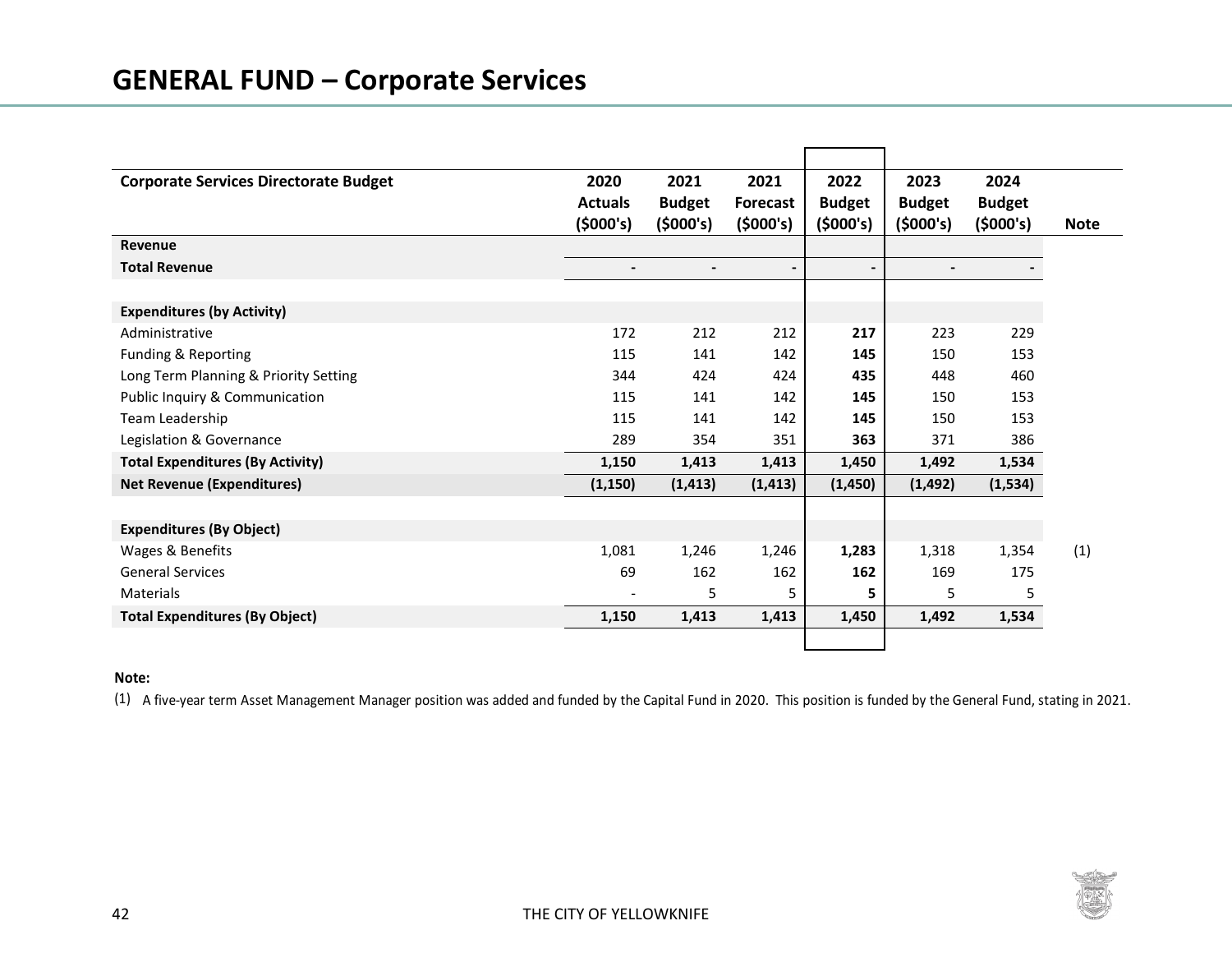## **TAXATION, BUDGETING & EVALUATION DIVISION**

The Taxation, Budgeting and Evaluation Division is responsible for administering the budgeting, program evaluation, property assessment and taxation functions in accordance with established legislations and by-laws. The Division coordinates and prepares the annual and multi-year budget and long-term financial plans to help the City ensure that, in the course of providing services to the public, Council's goals, objectives and directions are implemented and costs are controlled. It also administers the Senior and Disabled Grants and Local Improvement Charge programs.

| <b>Taxation, Budgeting &amp; Evaluation Budget</b> | 2020<br>2021   |               | 2021            | 2022          | 2023          | 2024          |             |
|----------------------------------------------------|----------------|---------------|-----------------|---------------|---------------|---------------|-------------|
|                                                    | <b>Actuals</b> | <b>Budget</b> | <b>Forecast</b> | <b>Budget</b> | <b>Budget</b> | <b>Budget</b> |             |
|                                                    | (5000's)       | (5000's)      | (5000's)        | (5000's)      | (5000's)      | (5000's)      | <b>Note</b> |
| Revenue                                            |                |               |                 |               |               |               |             |
| Grants                                             | 125            | 125           | 125             | 125           | 125           | 125           | (1)         |
| <b>User Charges</b>                                | 59             | 55            | 63              | 61            | 61            | 61            |             |
| <b>Total Revenue</b>                               | 184            | 180           | 188             | 186           | 186           | 186           |             |
|                                                    |                |               |                 |               |               |               |             |
| <b>Expenditures (by Activity)</b>                  |                |               |                 |               |               |               |             |
| <b>Budgeting</b>                                   | 96             | 102           | 104             | 109           | 111           | 112           |             |
| <b>Property Assessment &amp; Taxes</b>             | 379            | 407           | 414             | 439           | 442           | 449           |             |
| Rounding                                           | (1)            | (2)           | (3)             | (1)           | 1             | 1             |             |
| <b>Total Expenditures (By Activity)</b>            | 474            | 507           | 515             | 547           | 554           | 562           |             |
| <b>Net Revenue (Expenditures)</b>                  | (290)          | (327)         | (327)           | (361)         | (368)         | (376)         |             |
|                                                    |                |               |                 |               |               |               |             |
| <b>Expenditures (By Object)</b>                    |                |               |                 |               |               |               |             |
| Wages & Benefits                                   | 228            | 230           | 238             | 236           | 240           | 244           |             |
| <b>General Services</b>                            | 233            | 259           | 259             | 290           | 292           | 295           | (2)         |
| Materials                                          |                | 5             | 5               | 6             | 6             | 6             |             |
| Maintenance                                        | 13             | 13            | 13              | 15            | 16            | 17            |             |
| <b>Total Expenditures (By Object)</b>              | 474            | 507           | 515             | 547           | 554           | 562           |             |
|                                                    |                |               |                 |               |               |               |             |

#### **Note:**

(1) Funds received under the City's Assessment Authority Agreement with the GNWT.

(2) Assessment and other contracted costs.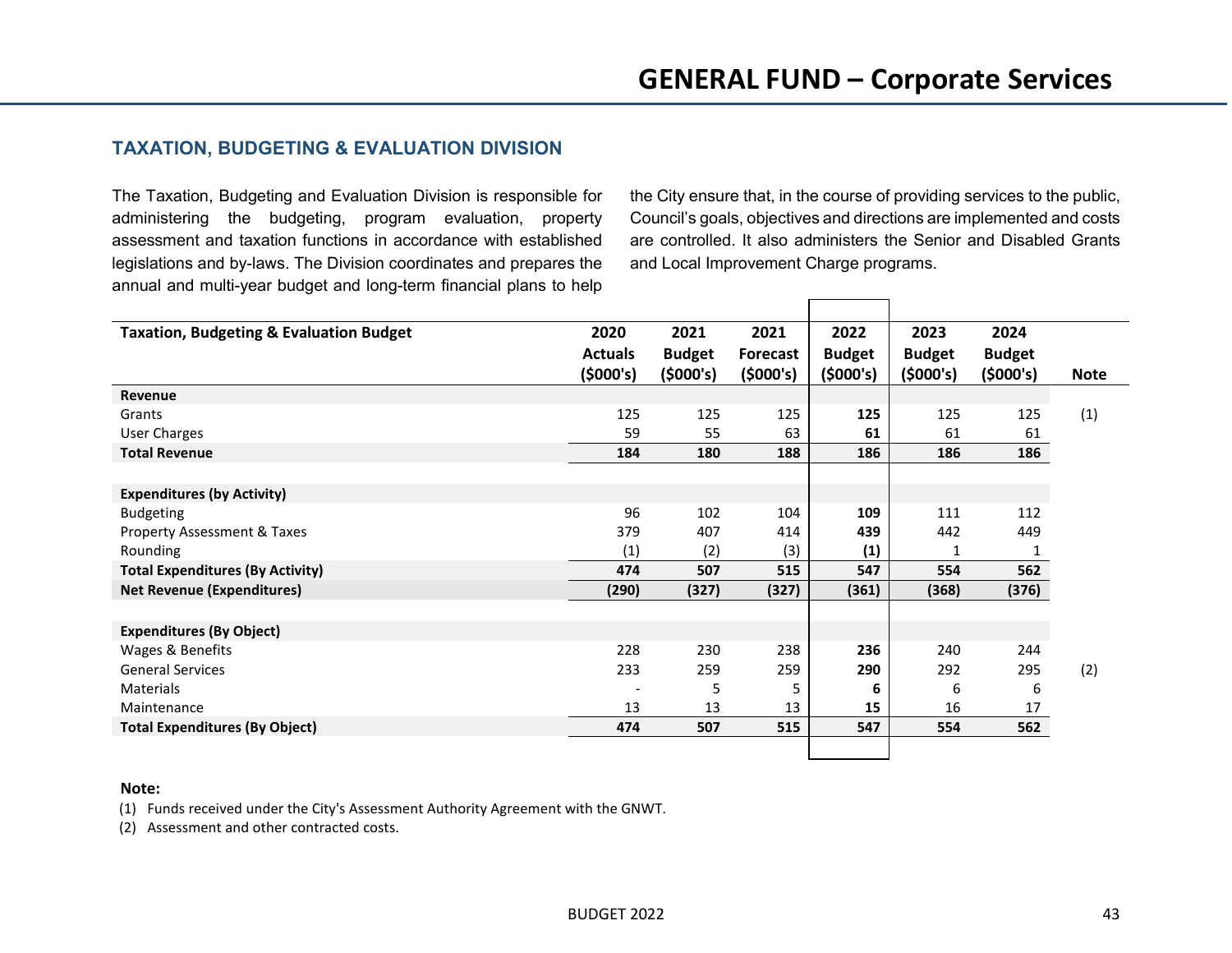## **INFORMATION TECHNOLOGY DIVISION**

The Information Technology Division is responsible for all aspects of the City's information technology infrastructure. This includes:

- The secure and reliable network that connects workstations, laptops, mobile devices, printers, scanners, and copiers at sites throughout the City and provides users with access to essential software tools, integrated data sources, and the internet;
- Databases that house and protect extensive data resources across the corporation;
- Software applications that streamline processes and service delivery;
- Websites that extend electronic information access and online services to staff and citizens;
- Telephone, cellphone, and voice mail services that facilitate communication and collaboration;
- Public workstations and wireless services that expand public computing and Internet access; and
- Back end systems that support diverse services such as traffic lights, ice-making equipment, building controls, digital call logging, and security cameras.

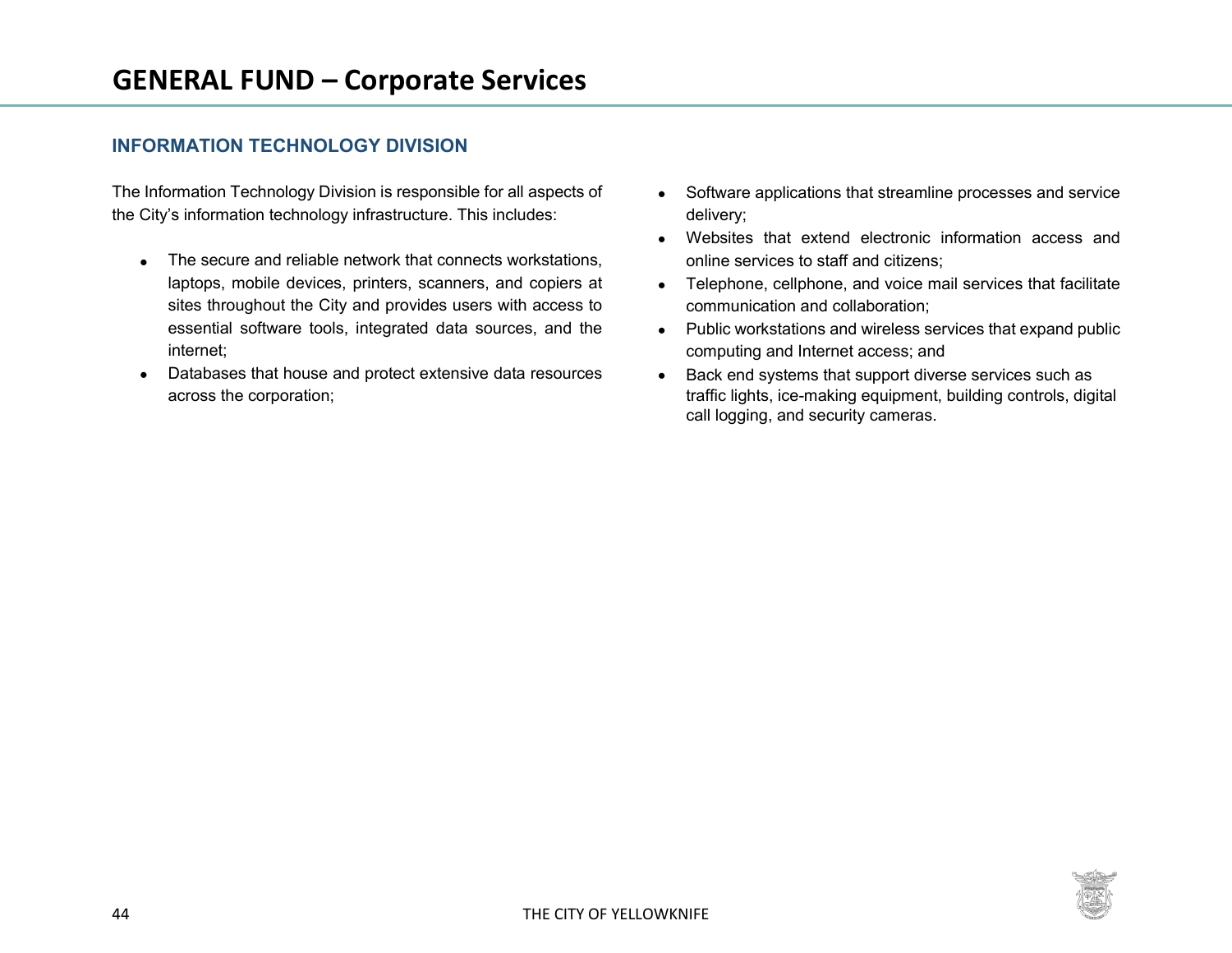# **GENERAL FUND – Corporate Services**

| <b>Information Technology Budget</b>    | 2020           | 2021          | 2021                     | 2022                     | 2023                     | 2024          |             |
|-----------------------------------------|----------------|---------------|--------------------------|--------------------------|--------------------------|---------------|-------------|
|                                         | <b>Actuals</b> | <b>Budget</b> | Forecast                 | <b>Budget</b>            | <b>Budget</b>            | <b>Budget</b> |             |
|                                         | (5000's)       | (5000's)      | (5000's)                 | (5000's)                 | (5000's)                 | (5000's)      | <b>Note</b> |
| Revenue                                 |                |               |                          |                          |                          |               |             |
| <b>User Charges</b>                     | 1              | $\mathbf{1}$  | $\overline{\phantom{a}}$ | $\overline{\phantom{a}}$ | $\overline{\phantom{a}}$ |               |             |
| <b>Total Revenue</b>                    | $\mathbf{1}$   | $\mathbf{1}$  | $\blacksquare$           | $\blacksquare$           | $\overline{\phantom{a}}$ |               |             |
|                                         |                |               |                          |                          |                          |               |             |
| <b>Expenditures (by Activity)</b>       |                |               |                          |                          |                          |               |             |
| Installation                            | 236            | 215           | 211                      | 269                      | 269                      | 278           |             |
| Maintenance                             | 1,428          | 1,569         | 1,540                    | 1,614                    | 1,629                    | 1,675         |             |
| System Development                      | 118            | 157           | 155                      | 135                      | 136                      | 140           |             |
| <b>Support Services</b>                 | 595            | 585           | 574                      | 672                      | 679                      | 698           |             |
| Rounding                                | 3              | (1)           | (2)                      | (2)                      | 1                        | 1             |             |
| <b>Total Expenditures (By Activity)</b> | 2,380          | 2,525         | 2,478                    | 2,688                    | 2,714                    | 2,792         |             |
| <b>Net Revenue (Expenditures)</b>       | (2, 379)       | (2,524)       | (2, 478)                 | (2,688)                  | (2,714)                  | (2,792)       |             |
|                                         |                |               |                          |                          |                          |               |             |
| <b>Expenditures (By Object)</b>         |                |               |                          |                          |                          |               |             |
| Wages & Benefits                        | 1,372          | 1,201         | 1,201                    | 1,249                    | 1,277                    | 1,317         | (1)         |
| <b>General Services</b>                 | 192            | 329           | 295                      | 367                      | 349                      | 361           | (2)         |
| Materials                               | 107            | 107           | 116                      | 176                      | 180                      | 182           | (3)         |
| Maintenance                             | 708            | 888           | 863                      | 892                      | 904                      | 928           | (4)         |
| Vehicle O&M                             | 1              |               | 3                        | 4                        | 4                        | 4             |             |
| <b>Total Expenditures (By Object)</b>   | 2,380          | 2,525         | 2,478                    | 2,688                    | 2,714                    | 2,792         |             |
|                                         |                |               |                          |                          |                          |               |             |

### **Note:**

(1) In 2021, the geographic information systems functions and positions were transferred from the Information Technology Division to the Asset Management and Geographic Information Systems Division.

(2) Internet, network security, software acquisition, and renewal costs.

(3) Hardware maintenance and repairs, emergency radio system maintenance and repairs, reference materials, and safety supplies.

(4) Software maintenance and support contracts.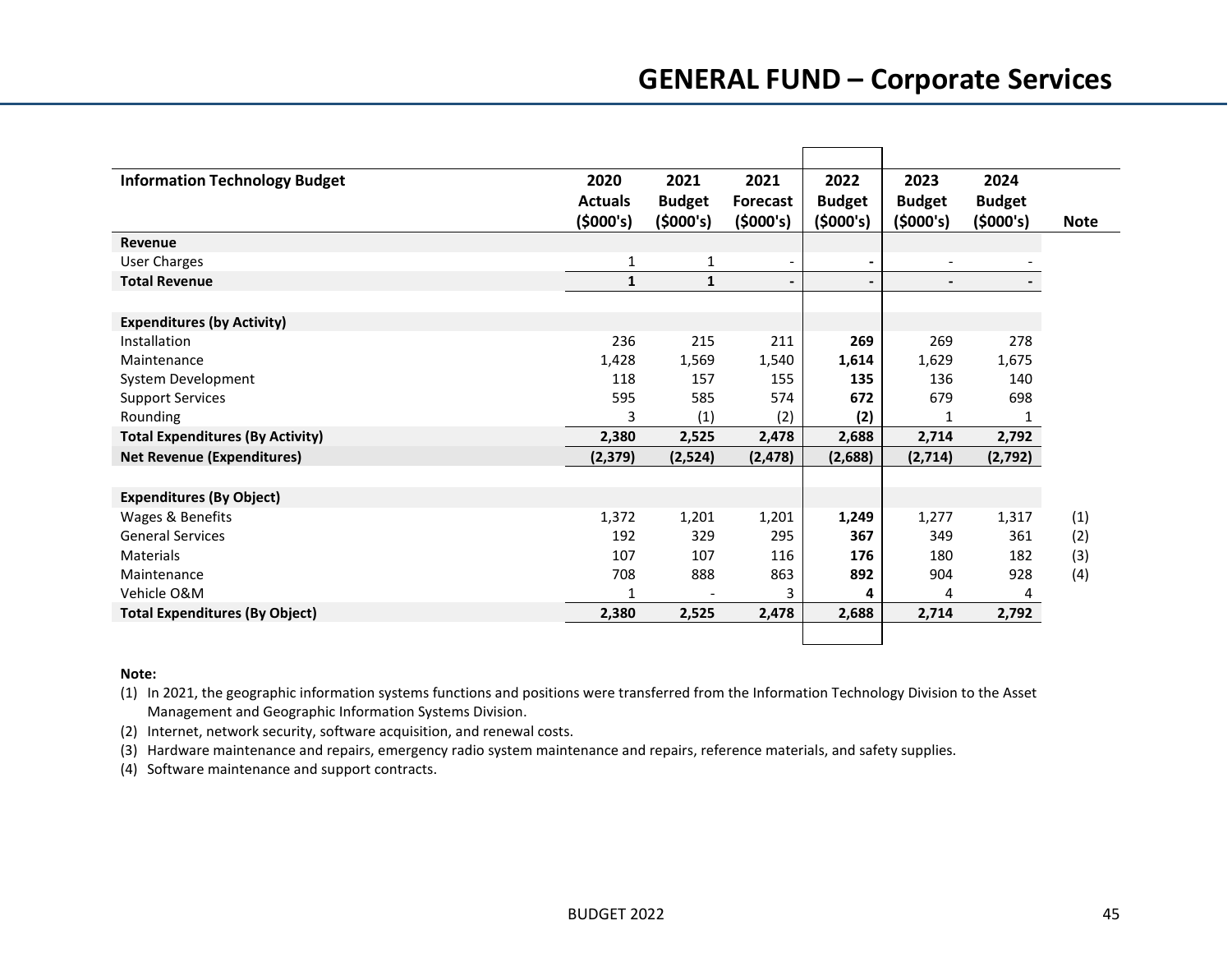### **FINANCIAL SERVICES DIVISION**

The Financial Services Division administers the accounting, utilities, and lottery and business licensing functions in accordance with established legislation and by-laws. The Division is responsible for all operating and capital financial transactions, treasury activities, investment management, corporate accounting, and financial reporting. The Division also provides the Customer Service function that responds to inquiries, provides information, handles complaints and takes payments and registrations.

| <b>Financial Services Budget</b>                | 2020                     | 2021                     | 2021            | 2022                         | 2023                     | 2024          |             |
|-------------------------------------------------|--------------------------|--------------------------|-----------------|------------------------------|--------------------------|---------------|-------------|
|                                                 | <b>Actuals</b>           | <b>Budget</b>            | <b>Forecast</b> | <b>Budget</b>                | <b>Budget</b>            | <b>Budget</b> |             |
|                                                 | (\$000's)                | (5000's)                 | (5000's)        | (5000's)                     | (5000's)                 | (5000's)      | <b>Note</b> |
| Revenue                                         |                          |                          |                 |                              |                          |               |             |
| Grants                                          | $\overline{\phantom{a}}$ | $\overline{\phantom{a}}$ | 96              | $\qquad \qquad \blacksquare$ | $\overline{\phantom{a}}$ |               | (1)         |
| User Charges                                    | 412                      | 406                      | 360             | 501                          | 501                      | 501           |             |
| <b>Total Revenue</b>                            | 412                      | 406                      | 456             | 501                          | 501                      | 501           |             |
|                                                 |                          |                          |                 |                              |                          |               |             |
| <b>Expenditures (by Activity)</b>               |                          |                          |                 |                              |                          |               |             |
| Cash Management                                 | 164                      | 211                      | 206             | 219                          | 223                      | 227           |             |
| <b>Customer Invoicing &amp; Vendor Payments</b> | 288                      | 316                      | 308             | 327                          | 332                      | 340           |             |
| Financial Analysis & Reporting                  | 123                      | 142                      | 138             | 150                          | 151                      | 154           |             |
| Licences & Permits                              | 123                      | 105                      | 102             | 109                          | 109                      | 113           |             |
| Public Information/Inquiry & Customer Services  | 123                      | 183                      | 178             | 188                          | 190                      | 195           |             |
| Rounding                                        | 3                        |                          | 1               | (2)                          | 1                        |               |             |
| <b>Total Expenditures (By Activity)</b>         | 824                      | 957                      | 933             | 991                          | 1,006                    | 1,029         |             |
| <b>Net Revenue (Expenditures)</b>               | (412)                    | (551)                    | (477)           | (490)                        | (505)                    | (528)         |             |
|                                                 |                          |                          |                 |                              |                          |               |             |
| <b>Expenditures (By Object)</b>                 |                          |                          |                 |                              |                          |               |             |
| Wages & Benefits                                | 735                      | 839                      | 814             | 864                          | 881                      | 900           |             |
| <b>General Services</b>                         | 17                       | 24                       | 25              | 29                           | 26                       | 27            |             |
| <b>Materials</b>                                | 72                       | 94                       | 94              | 98                           | 99                       | 102           | (2)         |
| <b>Total Expenditures (By Object)</b>           | 824                      | 957                      | 933             | 991                          | 1,006                    | 1,029         |             |
|                                                 |                          |                          |                 |                              |                          |               |             |

### **Note:**

(1) The portion of 2021 COVID Safe Restart Funding allocated for business license relief.

(2) Postage and printed forms.

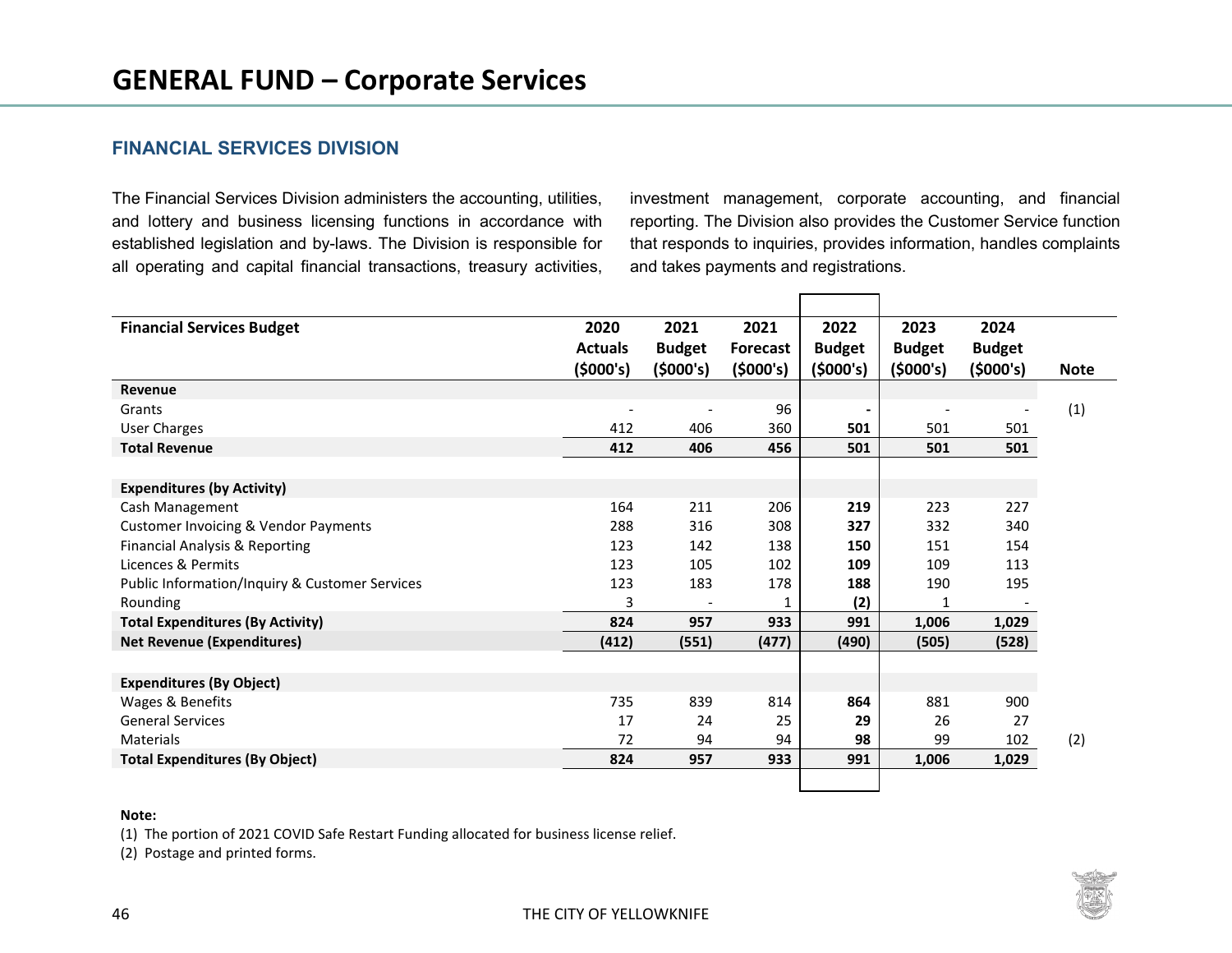## **CORPORATE SERVICES & RISK MANAGEMENT DIVISION**

The Corporate Services and Risk Management Division is responsible for purchasing, insurance claims and coverage, and the operation of City Stores. Purchasing tasks include coordinating the procurement of goods and services for City departments through the issuance of tenders, requests for proposals (RFPs), purchase orders, or inventory. The insurance work involves communicating claims and coverage information between the City's insurers and the user departments. City Stores warehouses and manages the City's inventory.

| <b>Corporate Services &amp; Risk Management Budget</b> | 2020           | 2021          | 2021            | 2022          | 2023          | 2024          |  |  |  |  |  |             |     |  |
|--------------------------------------------------------|----------------|---------------|-----------------|---------------|---------------|---------------|--|--|--|--|--|-------------|-----|--|
|                                                        | <b>Actuals</b> | <b>Budget</b> | <b>Forecast</b> | <b>Budget</b> | <b>Budget</b> | <b>Budget</b> |  |  |  |  |  |             |     |  |
|                                                        | (5000's)       | (5000's)      | (5000's)        | (5000's)      | (5000's)      | (5000's)      |  |  |  |  |  | <b>Note</b> |     |  |
| Revenue                                                |                |               |                 |               |               |               |  |  |  |  |  |             |     |  |
| <b>User Charges</b>                                    | 32             | 113           | 113             | 113           | 113           | 113           |  |  |  |  |  |             |     |  |
| <b>Total Revenue</b>                                   | 32             | 113           | 113             | 113           | 113           | 113           |  |  |  |  |  |             |     |  |
|                                                        |                |               |                 |               |               |               |  |  |  |  |  |             |     |  |
| <b>Expenditures (by Activity)</b>                      |                |               |                 |               |               |               |  |  |  |  |  |             |     |  |
| <b>Customer Services</b>                               | 329            | 347           | 345             | 367           | 356           | 360           |  |  |  |  |  |             |     |  |
| <b>Inventory Management</b>                            | 329            | 347           | 345             | 367           | 356           | 360           |  |  |  |  |  |             |     |  |
| <b>Material Purchasing</b>                             | 527            | 561           | 555             | 588           | 573           | 577           |  |  |  |  |  |             |     |  |
| Risk Management                                        | 132            | 139           | 138             | 146           | 143           | 144           |  |  |  |  |  |             |     |  |
| Rounding                                               |                | 6             | 4               | 5             | 4             | 2             |  |  |  |  |  |             |     |  |
| <b>Total Expenditures (By Activity)</b>                | 1,318          | 1,400         | 1,387           | 1,473         | 1,432         | 1,443         |  |  |  |  |  |             |     |  |
| <b>Net Revenue (Expenditures)</b>                      | (1, 286)       | (1, 287)      | (1, 274)        | (1, 360)      | (1, 319)      | (1, 330)      |  |  |  |  |  |             |     |  |
|                                                        |                |               |                 |               |               |               |  |  |  |  |  |             |     |  |
| <b>Expenditures (By Object)</b>                        |                |               |                 |               |               |               |  |  |  |  |  |             |     |  |
| Wages & Benefits                                       | 336            | 337           | 354             | 353           | 358           | 364           |  |  |  |  |  |             |     |  |
| <b>General Services</b>                                | 47             | 68            | 68              | 71            | 72            | 74            |  |  |  |  |  |             | (1) |  |
| <b>Materials</b>                                       | 165            | 172           | 149             | 226           | 179           | 182           |  |  |  |  |  |             | (2) |  |
| Vehicle O&M                                            | 2              | 4             | 4               | 4             | 4             | 4             |  |  |  |  |  |             |     |  |
| Insurance                                              | 768            | 819           | 812             | 819           | 819           | 819           |  |  |  |  |  |             |     |  |
| <b>Total Expenditures (By Object)</b>                  | 1,318          | 1,400         | 1,387           | 1,473         | 1,432         | 1,443         |  |  |  |  |  |             |     |  |
|                                                        |                |               |                 |               |               |               |  |  |  |  |  |             |     |  |

### **Note:**

(1) General telephone and communication costs.

(2) Printer supplies, office equipment and overhead. The 2022 allocation reflects a one-time investment of \$50,000 to re-purpose the lower City Hall Boardroom.